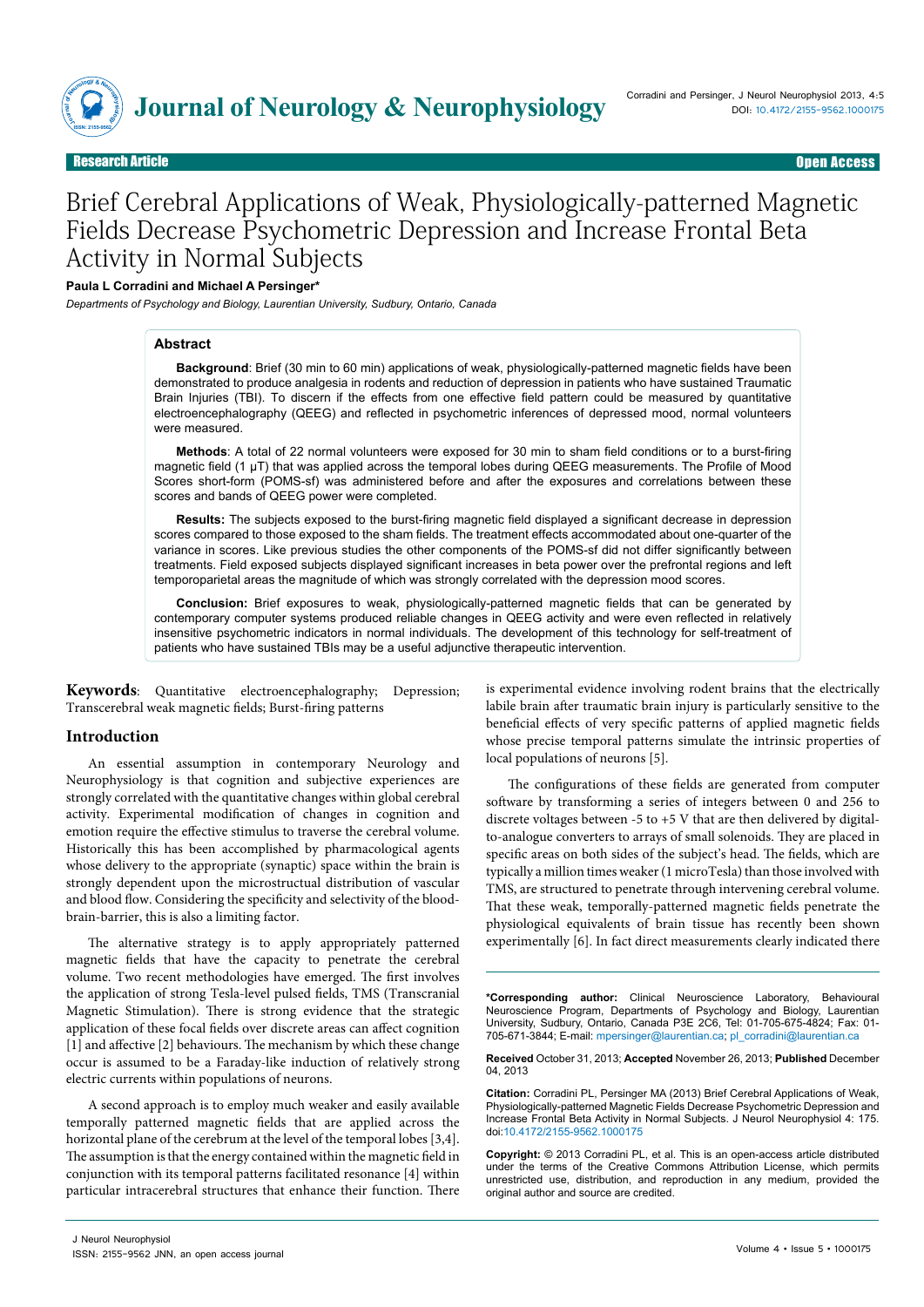was no significant attenuation of the strength of the field when it was generated through substances that simulated the density and thickness of the human skull.

Baker-Price and Persinger [7,8] found that weekly approximately one hour presentations of a patterned magnetic field across the temporal lobes of individuals who sustained closed head injuries secondary to mechanical trauma to the skull showed remarkable reduction in subjective reports of depression as measured by psychometric tests and clear clinical improvement in adaptation. The pattern of the magnetic field was a repeated series of accelerating [9] pulses contained in a packet with each packet being presented for 690 ms followed by 4 s of no stimulation before the packet occurred again. This same pattern produced analgesia in rats [10] that was comparable to the effects of 4 mg/kg of morphine.

The application of this technology to individuals with different degrees of brain injury has both clinical and humanitarian potential. However if the effects are similar to those associated with pharmacology, then there would exist not only the equivalent of "dose dependence" and "molecular structural specificity" but varying efficacy for different populations. In a previous experiment Tsang et al. [9] exposed a total of 56 normal young men and women to either daily (for three consecutive days) or weekly (for three consecutive weeks) to transcerebral presentations of various temporal patterns of 1 µT magnetic fields. Each treatment was 20 to 30 min in duration. A psychometric measure of mood states was given before and after each treatment.

The patterns included the burst-firing pattern that was found to be efficacious by Baker-Price and Persinger [7,8], those that involved random sequences and configurations that, when applied as electrical pulses to hippocampal slices, induce LTP (long term potentiation). The latter is the most common neurophysiological correlate associated with long-term consolidation of memory. Two obvious results emerged. First, weekly treatments rather than successive daily treatments were more effective for producing clinically relevant magnitudes of change, that is, effective sizes that explained more than 50% of the pre-post test variance in mood scores. Secondly, different patterns produced different changes in the dimensions of confusion, vigour, fatigue, anger, depression and tension. In that study the same pattern that produced the relief of depression in patients who had sustained TBI, the burst-firing pattern, produced the greatest decrease in "depression" scores for these normal volunteers. The present study was designed to systematically replicate and extend the results by Baker-Price and Persinger [7,8] by using university volunteers and adding quantitative electroencephalographic measurements (QEEG).

## **Materials and Methods**

This experiment was designed to discern the effect size of the magnetic field upon mood and electroencephalographic measures. Twelve men and thirteen women (n=25), who were enrolled in undergraduate university psychology courses, volunteered as subjects. They were motivated by bonus marks for final grades in the appropriate courses. With the permission of the course instructor, the primary researcher recruited the participants from within the classes using a script that had been preapproved by the universities Research Ethics Committee. Each participant was individually tested. Each participant signed a consent form indicating that they may or may not be exposed to a weak complex magnetic field. Without their knowledge they were assigned randomly to either a field or sham-field condition. Prior to any treatment a demographics questionnaire and the Profile of Mood States (POMS; 30 item short-form) was administered. The POMS-sf required the participants to read a list of words that describe feelings people have and then indicate on a Likert scale (0=not at all to 4=extremely) which best described how they had been feeling during the previous week (Table 1). This was similar to the psychometric tool employed by Tsang et al. [9,10]. The participant was then seated in a comfortable chair connected to both the quantitative electroencephalograph (QEEG) and to the magnetic field device. The subjects were blindfolded to reduce sensory stimulation (Table 1).

A Grass model P79 quantitative electroencephalograph measured their cortical electrical activity. Sensors were placed on the scalp using the international 10-20 system of electrode placement. Eight scalp sensors were placed over approximately F7, F8, P3, P4, T3, T4, O1 and O2 (which corresponds to the left and right frontal, parietal, temporal and occipital lobes, respectively). For this study a monopolar montage was used and so a reference electrode was placed on the left ear.

The magnetic field was generated by a Zenith 159 computer. The signal from the computer was created by software [11] and was amplified by a digital-to-analogue converter (DAC) and a d.c. (operational) amplifier. The signal source was sent to the signal distribution interface (semiconductor switches) that was controlled by a sequencer. From the sequencer the signal was interfaced with two sets of four solenoids (250 ohm coils from 5 V DC relays, with the reed removed and replaced with a small steel finishing nail).When the solenoids were activated, the field strength along the external edge of the skull was 10 to 20 milligauss or 1 to 2 microTesla.

The signal shape generated by the computer simulated the burstfiring pattern of amygdaloid neurons (as shown in Figure 1). This burstfiring magnetic field was applied through the bilateral temporoparietal regions through pairs of 4 solenoids that were within 2 small containers. The pattern was created by a simple conversion of a series of numbers between 1 and 256 to voltage output; values below 127 were negative polarity while those above 127 were positive polarity. The duration of each of the 230 successive temporal points that constituted the wave were programmable. The point duration for each value (a number between 1 and 256) of the serial 230 numbers that were converted into voltages (-5 to  $+5$  V) that produced the magnetic field through the arrays of solenoids was 3 ms. This particular, programmable, point duration has produced the most effective changes for analgesia in rats. Point durations of 1 ms or greater than 4 ms are not effective. The technology was the same as that which has been shown to improve protracted moderate depression (over several years) in patients who had sustained TBIs during motor vehicle incidents [7,8].

Once participants were connected to both the QEEG and magnetic field apparatus baseline recordings were taken: 30 seconds with the participant's eyes open and 30 seconds with the participants eyes closed. Once the baseline recordings were completed participants were

| <b>Word list</b> |                |              |
|------------------|----------------|--------------|
| Tense            | Unworthy       | Gloomy       |
| Angry            | Uneasy         | Sluggish     |
| Worn out         | Fatigued       | Weary        |
| Lively           | Annoved        | Bewildered   |
| Confused         | Discouraged    | Furious      |
| Shaky            | <b>Nervous</b> | Efficient    |
| Sad              | Lonely         | Full of pep  |
| Active           | Muddled        | Bad-tempered |
| Grouchy          | Exhausted      | Forgetful    |
| Energetic        | Anxious        | Vigorous     |

**Table 1:** Word list from profile of mood states – short-form.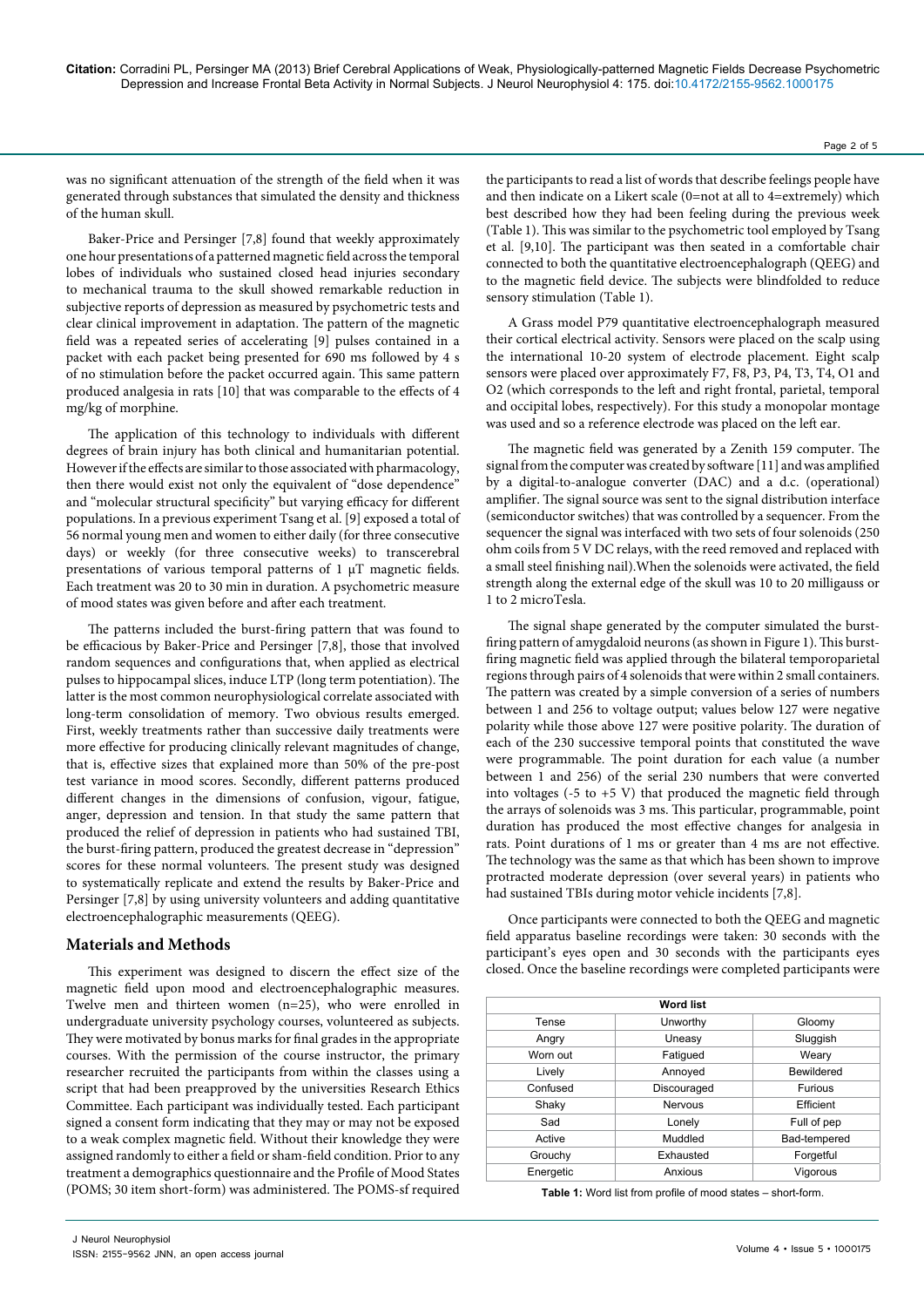**Citation:** Corradini PL, Persinger MA (2013) Brief Cerebral Applications of Weak, Physiologically-patterned Magnetic Fields Decrease Psychometric Depression and Increase Frontal Beta Activity in Normal Subjects. J Neurol Neurophysiol 4: 175. doi:10.4172/2155-9562.1000175

Page 3 of 5



asked to relax with their eyes closed for 30 minutes while they were either exposed to a sham magnetic field (no field) or the treatment magnetic field (burst-firing patterned magnetic field). The 30 minutes of treatment was segmented by the experimenter into 10 minute sections in order to compare the participant's brain activity over time.

When the treatment of 30 minutes was complete participants were exposed to one of three narratives containing positive, negative, or neutral emotional words [7]. The duration of each narrative was 3 min and was delivered by tape recorder to ensure consistency. The purpose of these narratives was to simulate the effects of post-magnetic field treatment therapeutic instructions. Because there was no difference in either mood scores or QEEG profiles between the types of narratives their distinction was not considered for the remaining analyses. A second set of baseline recordings was taken again for 30 seconds with eyes opened followed by 30 seconds with eyes closed. Subjects were disconnected from both the QEEG and the magnetic field apparatus, administered the post profile of mood states questionnaire and debriefed.

All QEEG data (baseline recordings and experimental recordings) was screened for muscle, eye and likely magnetic field artefacts using the freeware program EEGlab. The corrected QEEG data was Fast Fourier transformed and the power outputs were analyzed for seven frequency bands [delta (1.5-4 Hz), theta (4-7.5 Hz), low alpha (7.5-10.5 Hz), high alpha (10.5-14), low beta (14-20 Hz), high beta (20-30 Hz), and gamma (30-40 Hz)].

### **Results**

An analysis of variance of the 6 POMS subscales by field condition (sham field or treatment field) showed an effect for only the depression subscale. There were no statistically significant changes in the other five types of mood. Figure 2 illustrates the results of this analysis that indicated a statistically significant decrease in depression scores for participants who were exposed to the treatment magnetic field compared to the group of participants who were not exposed to the magnetic field  $[F_{(1,24)}=8.85, p<0.01, \eta^2=0.28]$ .

Figure 3 shows that when relative high beta (20 to 30 Hz) power was analyzed the participants exposed to the treatment magnetic field displayed significantly more overall relative high beta power when compared to the no field (sham) condition  $[F_{(1,24)}=5.95, p=0.023,$  $\eta^2$ =0.21]. No other frequency band demonstrated a statistically significant treatment effect.

A factor analysis was completed for the voltage fluctuations for the 8 individual sensors after 10 minutes of field (or sham) exposure in the high beta frequency band. This analysis revealed 2 factors (factor 1=P3, T5, F7, F8 and factor 2=O1, O2, P4, T4). These two factors were then correlated (taking into account field group) with the change in depression scores. Results revealed that factor 1 was negatively correlated with the POMS-sf change in depression scores (rho=- 0.61, p=0.03) indicating that when the treatment field was present in conjunction with a relatively higher power in beta activity there was a decrease in post-session scores for "depression" according to the POMS.

## **Discussion**

These results reiterate and extend the measurements of Tsang et al. [7,9] who showed that normal volunteers who were exposed weekly to the same burst-firing magnetic field reported less intense mood indicators by which psychologists infer the construct of depression. In fact this pattern of repeated presentations of a burst of 10 pulses with increased frequency-modulation within a 690 ms period followed 4 s with no field was more effective in the Tsang study than more complex magnetic field sequences, sham exposures, or random sequences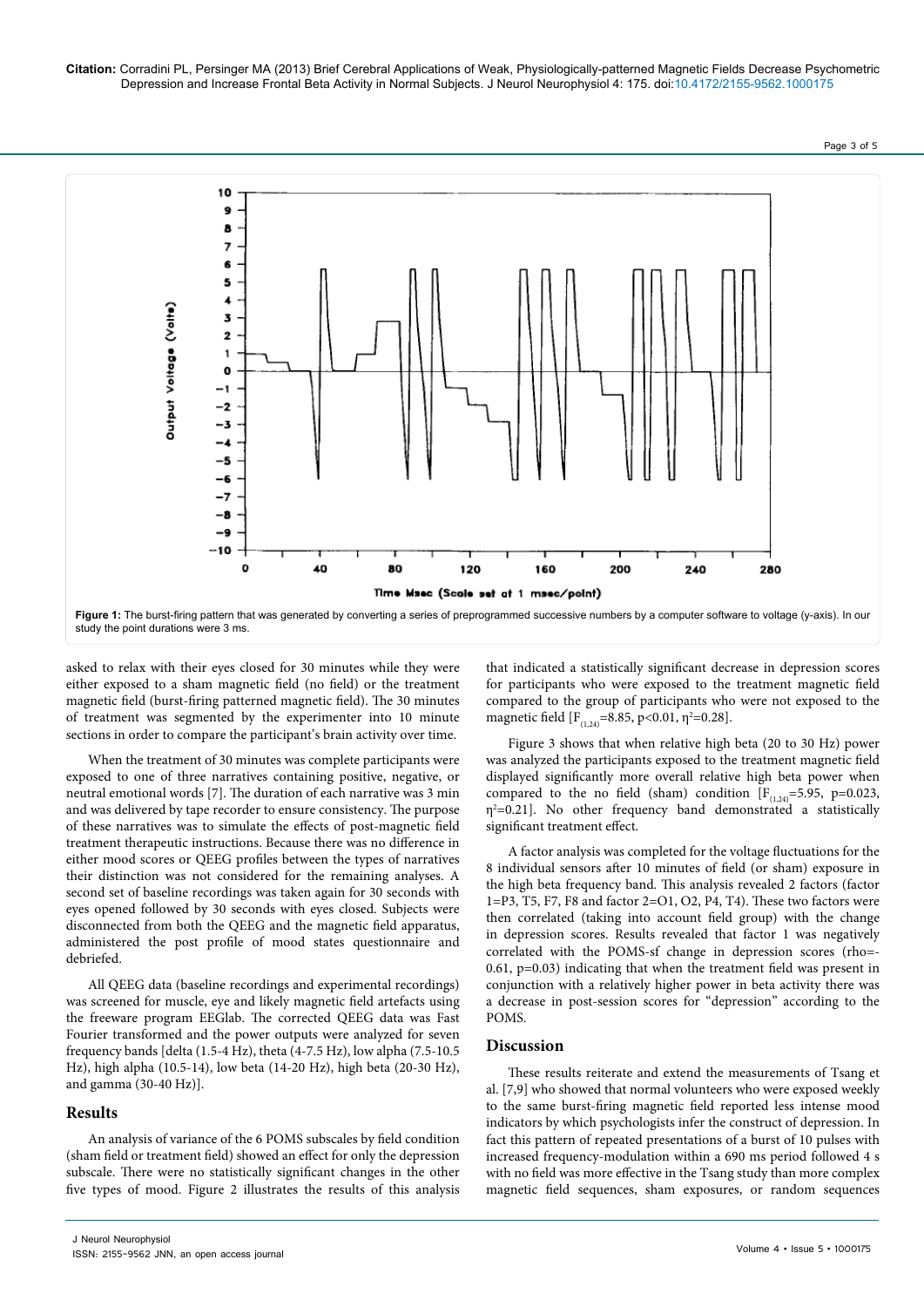to narratives. However only the magnetic field exposed group displayed the diminished scores for depressed mood. We suspect exposure to the burst-firing field for 30 minutes followed by the brief narrative contributed to the elevation of high (20 to 30 Hz) beta power within the left hemisphere of these subjects compared to the sham field group. The elevated power within the high beta range was not an artefact from the applied field. First the central frequency for the burst-firing pattern would be about 15 Hz if the packet was extended over one second. Secondly, the amount of power within this beta range was associated quantitatively with the change in mood ratings. Although there are many pharmacological treatments that have

been applied to patients who have sustained TBIs, a subset of patients often do not respond to medications. We have hypothesized that the refractory nature of this population may reflect the sampling procedure in drug screening studies. Antidepressant compounds are standardized within populations who were depressed because of endogenous factors or secondary to changes in social factors, such as grieving. Depression secondary to TBIs where neuronal populations may be compromised in a different manner may involve different chemical and electrical etiologies. This approach has been supported by recent imaging data in patients [13]. Experimentally induced TBIs employing the weightdrop method to the tops of the skulls in rats produced conspicuous histological patterns of diffuse scatter of shrunken neurons with intense Nissl stain under the impact site and at countercoup distances [14]. The forces were mild, evoked stunning rather than unconsciousness, much like many "mild brain traumas" during motor vehicle incidents, and did not involve "pain" as inferred by absence of vocalization in the rats. Subsequent exposure to patterned magnetic fields [15,16] reduced both the area and number of shrunken, anomalous dark staining neurons in the rats that had sustained these mechanical impacts to the skull.

#### **References**

- 1. [Feurra M, Galli G, Rossi S \(2012\) Transcranial alternating current stimulation](http://www.ncbi.nlm.nih.gov/pubmed/22654737)  [affects decision making. Front Syst Neurosci 6: 39.](http://www.ncbi.nlm.nih.gov/pubmed/22654737)
- 2. [Dell'osso B, Camuri G, Castellano F, Vecchi V, Benedetti M, et al. \(2011\)](http://www.ncbi.nlm.nih.gov/pubmed/22135698)  [Meta-Review of Metanalytic Studies with Repetitive Transcranial Magnetic](http://www.ncbi.nlm.nih.gov/pubmed/22135698)  [Stimulation \(rTMS\) for the Treatment of Major Depression. Clin Pract Epidemiol](http://www.ncbi.nlm.nih.gov/pubmed/22135698)  [Ment Health 7: 167-177.](http://www.ncbi.nlm.nih.gov/pubmed/22135698)
- 3. [Saroka KS, Persinger MA \(2013\) Potential production of Hughlings Jackson's](http://www.ncbi.nlm.nih.gov/pubmed/23872082)  ["parasitic consciousness" by physiologically-patterned weak transcerebral](http://www.ncbi.nlm.nih.gov/pubmed/23872082)  [magnetic fields: QEEG and source localization. Epilepsy Behav 28: 395-407.](http://www.ncbi.nlm.nih.gov/pubmed/23872082)
- 4. [Persinger MA, Saroka KS, Koren SA, St-Pierre LS \(2010\) The electromagnetic](http://www.jcer.com/index.php/jcj/article/view/100)  [induction of mystical and altered states within the laboratory. J Consciousness](http://www.jcer.com/index.php/jcj/article/view/100)   $R$  1: 808-830
- 5. [Lagace N, St-Pierre LS, Persinger MA \(2009\) Attenuation of epilepsy-induced](http://www.ncbi.nlm.nih.gov/pubmed/19022349)  [brain damage in the temporal cortices of rats by exposure to LTP-patterned](http://www.ncbi.nlm.nih.gov/pubmed/19022349)  [magnetic fields. Neurosci Lett 450: 147-151.](http://www.ncbi.nlm.nih.gov/pubmed/19022349)
- 6. [Persinger MA, Saroka KS \(2013\) Minimum attenuation of physiologically](http://www.scirp.org/journal/PaperInformation.aspx?paperID=29661)patterned, 1 µTesla magnetic fields through simulated skull and cerebral space. [J Electromag Analys Applic 5: 151-155.](http://www.scirp.org/journal/PaperInformation.aspx?paperID=29661)
- 7. [Baker-Price LA, Persinger MA \(1996\) Weak, but complex pulsed magnetic](http://www.ncbi.nlm.nih.gov/pubmed/8902023)  [fields may reduce depression following traumatic brain injury. Percept Mot](http://www.ncbi.nlm.nih.gov/pubmed/8902023)  [Skills 83: 491-498.](http://www.ncbi.nlm.nih.gov/pubmed/8902023)
- 8. [Baker-Price L, Persinger MA \(2003\) Intermittent burst-firing \(1 microTesla\)](http://www.ncbi.nlm.nih.gov/pubmed/12831278)  [magnetic fields reduce psychometric depression in patients who sustained](http://www.ncbi.nlm.nih.gov/pubmed/12831278)  [closed head injuries: a replication and electroencephalographic validation.](http://www.ncbi.nlm.nih.gov/pubmed/12831278)  [Percep Mot Skil 96: 965-974.](http://www.ncbi.nlm.nih.gov/pubmed/12831278)
- 9. [Tsang EW, Koren SA, Persinger MA \(2009\) Specific patterns of weak](http://www.ncbi.nlm.nih.gov/pubmed/20017627)  [\(1 microTesla\) transcerebral complex magnetic fields differentially affect](http://www.ncbi.nlm.nih.gov/pubmed/20017627)  [depression, fatigue, and confusion in normal volunteers. Electromagn Biol Med](http://www.ncbi.nlm.nih.gov/pubmed/20017627)  [28: 365-373.](http://www.ncbi.nlm.nih.gov/pubmed/20017627)
- 10. [Martin LJ, Koren SA, Persinger MA \(2004\) Thermal analgesic effects from](http://www.ncbi.nlm.nih.gov/pubmed/15219761)



0 0.5 1 1.5 2 2.5 3

 $-0.2$ 

-0.1

of magnetic fields. These results emphasize the importance of the *temporal pattern* of the applied magnetic field in a manner analogous the molecular structure of medications. In addition Tsang's study showed that different mood ratings, particularly when the weekly magnetic field exposures were involved, were responsive to different patterns. However Tsang et al. [7,9] did not employ concurrent -0.3 No Field Field **Figure 3:** Effect of the treatment magnetic field on relative high beta power (means ± SEMs).

The normal volunteers in the present experiment displayed a comparable effect size for the change in depressive mood scores. The quantitative decreases in the psychometric inference of mood were correlated with an increase in general cerebral power within the beta range of electroencephalographic activity but only for those subjects that had been exposed to the magnetic field treatments. Factor analyses indicated that the region of increased beta activity involved the prefrontal areas of the brain, bilaterally and the left temporoparietal region. Historically activation of the left hemisphere is associated with elevated mood as well as increased sense of self. Conversely, decreased metabolic activity and generally diminished beta activity over the left hemisphere, particularly the left prefrontal region, is associated with clinical depression and diminished sense of self [12].

Our protocol was designed to simulate a clinical therapeutic session. Both the field-exposed and sham field-exposed groups listened

electroencephalographic measurements.

Page 4 of 5